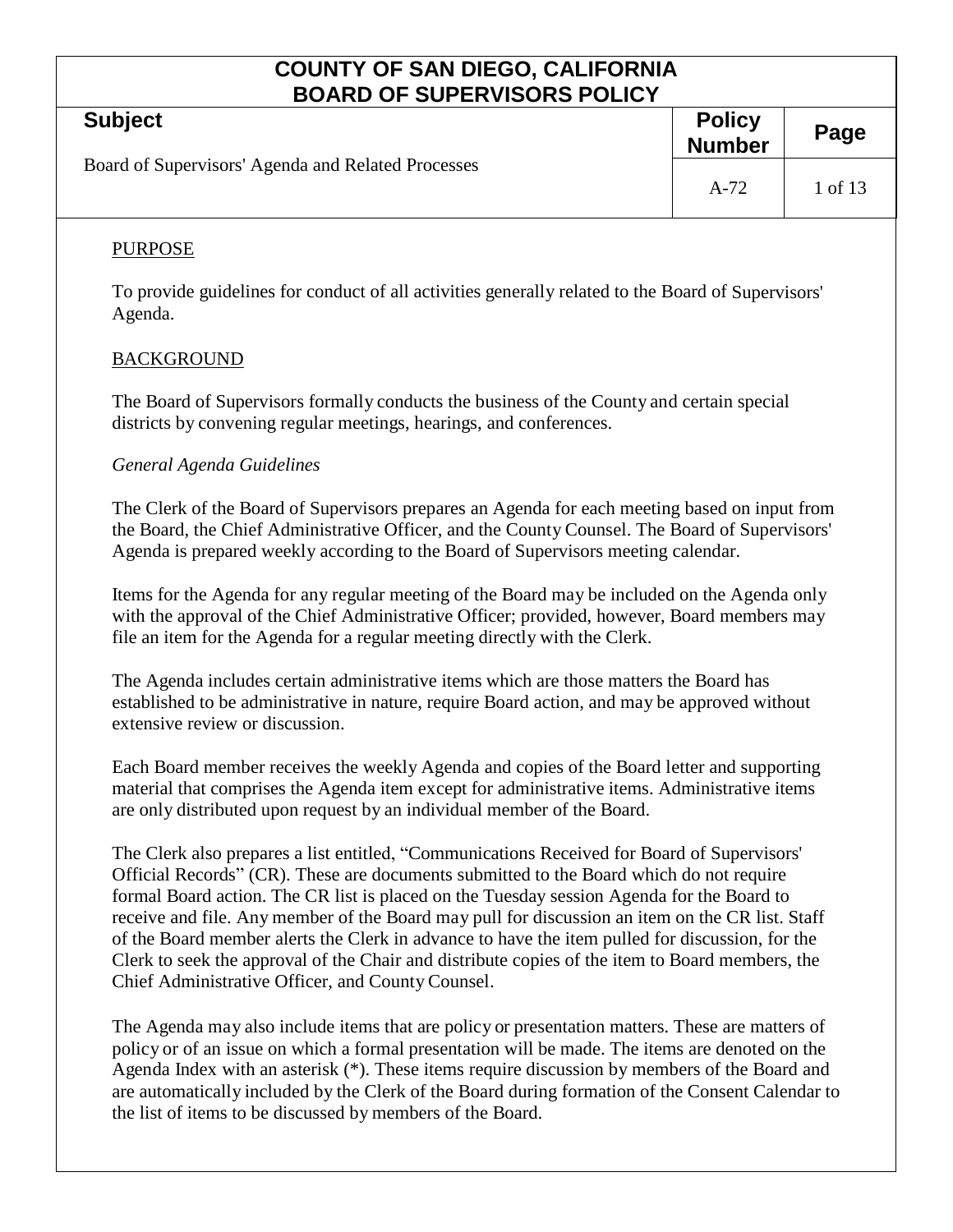| PV/W\P VI VVI EI\YIVVI\VI VEIVI                    |                                |         |
|----------------------------------------------------|--------------------------------|---------|
| <b>Subject</b>                                     | <b>Policy</b><br><b>Number</b> | Page    |
| Board of Supervisors' Agenda and Related Processes | $A-72$                         | 2 of 13 |

The Chief Administrative Officer, members of the Board, other elected officials, Planning Commission, and certain other boards, committees and commissions make the recommendation to the Board for an Agenda item. Except for Planning Reports and items placed on the Agenda by elected officials, the recommendation must include the recommendation of the Chief Administrative Officer, which may be in concurrence or otherwise. When there is more than one recommendation printed on the Agenda, the Board takes action on the Chief Administrative Officer's recommendation unless otherwise stated in the motion.

### *General Meeting Guidelines*

Any item on the Agenda, except for those placed on the Agenda by elected officials, may be withdrawn in open session by the Chief Administrative Officer.

Pursuant to the Board of Supervisors Rules of Procedure, Rule 1, the regular meeting of the Board shall be held on Tuesday and Wednesday of each week commencing at the hour of 9:00 a.m. The Tuesday portion of the meeting shall be known as the Tuesday session. The Wednesday portion of the meeting is to be known as the Land Use session. The Tuesday and Land Use sessions shall constitute a single meeting.

Pursuant to the Board of Supervisors Rules of Procedure, Rule 4(b), members of the public wishing to address the Board must fill out a Request to Speak slip in favor or opposition to the recommendation(s) described in the Board Letter for an item/project and submit it to the Clerk of the Board prior to commencement of the meeting or prior to the time that the item is called for discussion if the item has not been adopted without discussion, pursuant to the Board's Rules of Procedure.

Following opening of the meeting by the Chair, any member of the Board may present Proclamations/Certificates of Appreciation and other forms of recognition to members of the public.

Pursuant to the Board of Supervisors Rules of Procedure, Rule 4(f), as the first matter of business, the Board offers the public the opportunity to address the Board on any subject matter within the Board's jurisdiction, but not an item on the day's Agenda. Ten (10) minutes total is allocated for this period at the beginning of the meeting, with each speaker limited to two (2) minutes. Each speaker shall complete and submit a Public Communication Request to Speak form to the Clerk of the Board prior to the commencement of the meeting. In the event that more than five (5) individuals request to address the Board, the first five (5) will be heard at the beginning of the meeting. The remaining speakers will be heard at the conclusion of the meeting and granted two (2) minutes each. Any person filing a Public Communication Request to Speak form after commencement of the meeting shall not be allowed to address Board. All matters spoken to, and written material presented, will be automatically referred to the Chief Administrative Officer.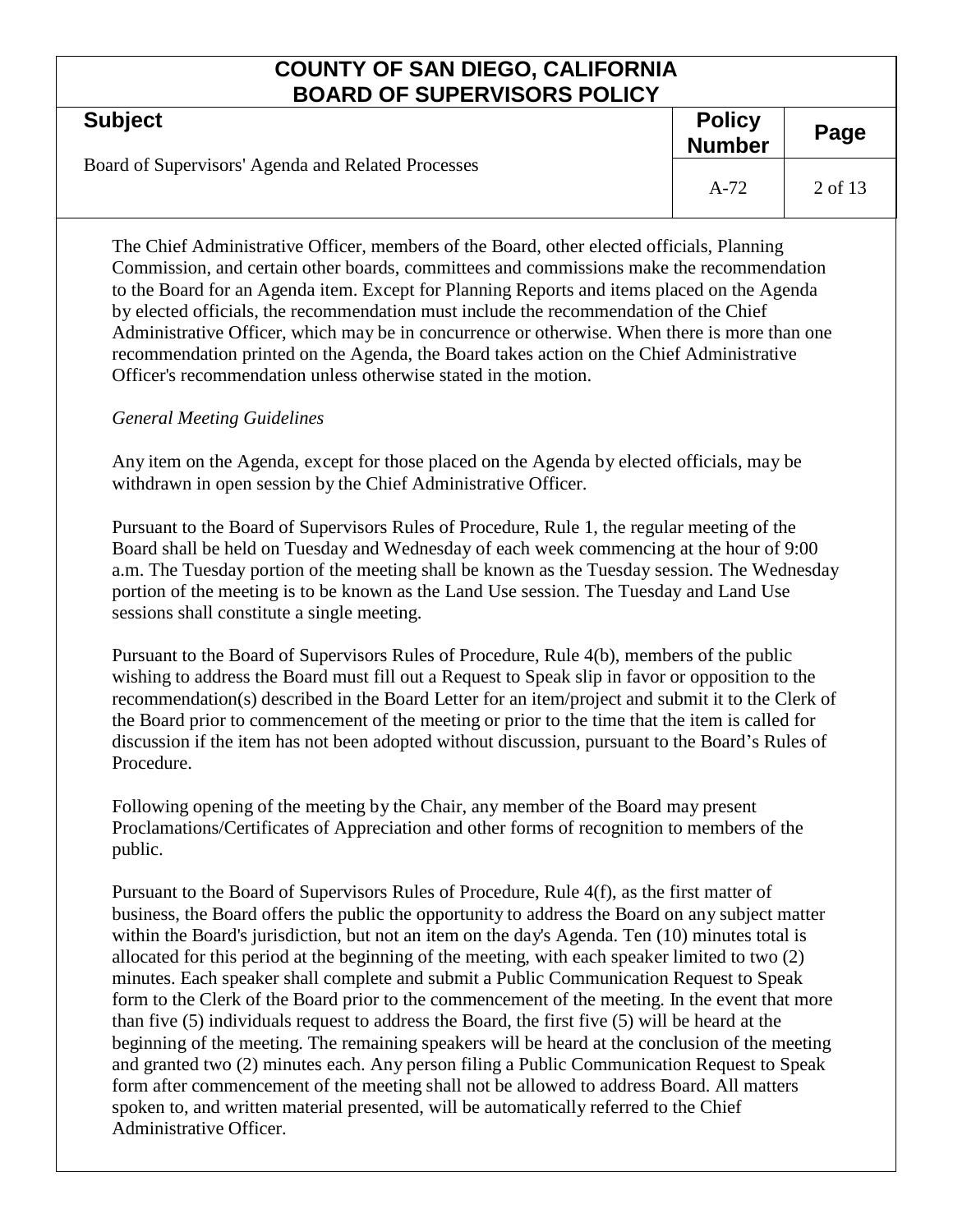| <b>Subject</b>                                     | <b>Policy</b><br><b>Number</b> | Page    |
|----------------------------------------------------|--------------------------------|---------|
| Board of Supervisors' Agenda and Related Processes | $A-72$                         | 3 of 13 |

Pursuant to the Board of Supervisors Rules of Procedure, Rules 3(b) and 3(e), the next matter of business is a review of the Agenda to develop the Consent Calendar. The Consent Calendar is composed of Agenda items to which no one from the public nor any member of the Board wishes to speak and the items are approved on one roll call vote. Thereafter, the Chair calls on each member of the Board to announce the item(s) the member wishes to pull from the Consent Calendar for placement on the list of items for Board discussion.

In accordance with Board of Supervisors Rules of Procedure, Rule 3(b), a list of Agenda items pulled for discussion is formed so that the items pulled by the public are heard first, followed by the items pulled by members of the Board, followed by policy/presentation matters; except that those items which are set to be heard at a time certain and items that are noticed public hearings are heard at the designated time or later, but not earlier.

Pursuant to the Board of Supervisors Rules of Procedure, Rule 8, conferences may be scheduled by the Board to allow discussion between staff and Board members, and invited guests. The date for conference and meeting place are set by the Chair, unless otherwise ordered by the Board.

### AGENDA PROCESS

The Clerk prepares the Agenda, makes it available to the public, records all Board sessions, and publishes a Statement of Proceedings.

The major objective of the Agenda process is to allow for open deliberation by the Board of Supervisors on all County matters not to be considered in Closed Session, with special emphasis on input from citizens.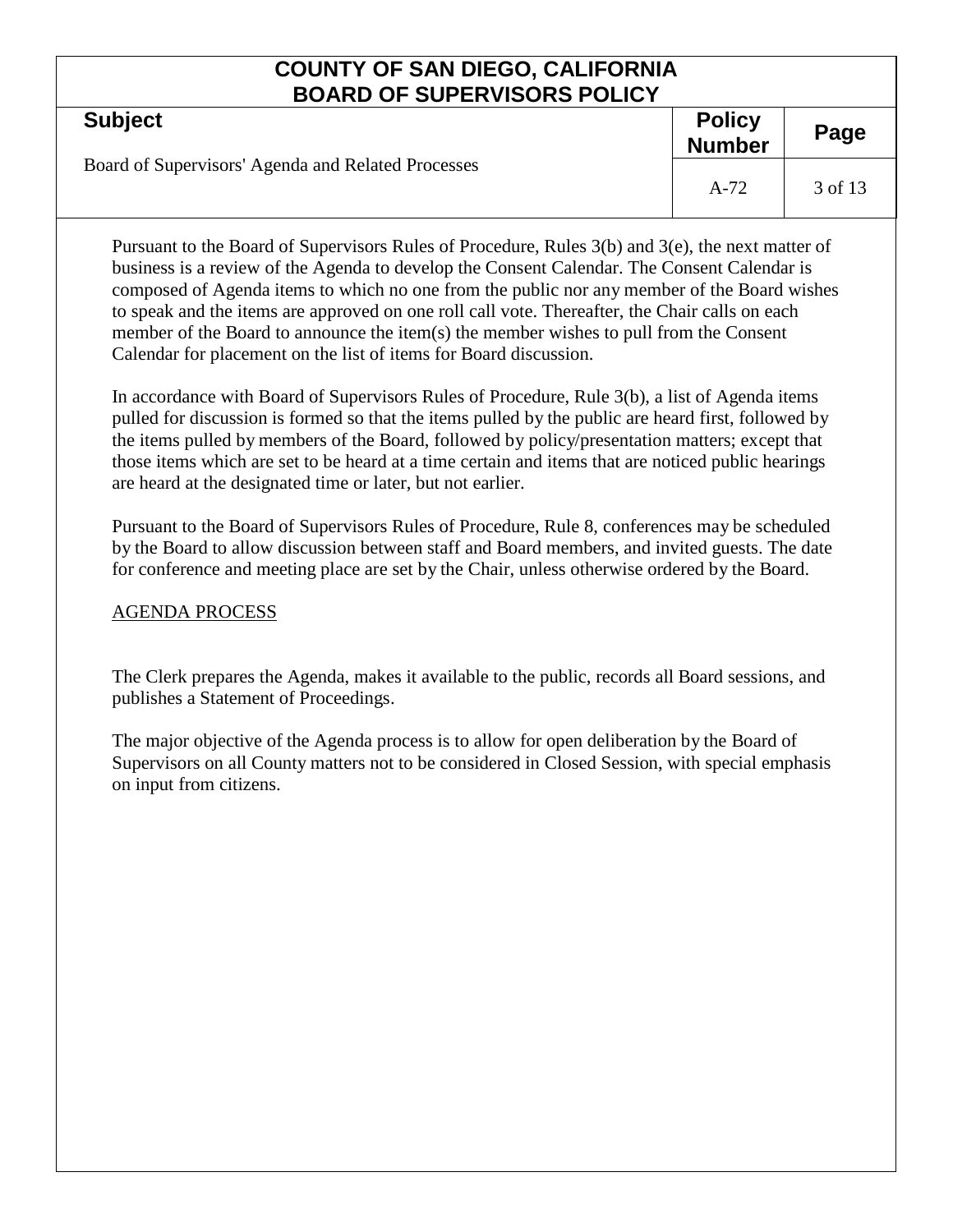| BUARD OF SUPERVISORS POLICY                                                                                                                                                                                                                                                                                                                                                                                                                                                                                                  |        |         |  |
|------------------------------------------------------------------------------------------------------------------------------------------------------------------------------------------------------------------------------------------------------------------------------------------------------------------------------------------------------------------------------------------------------------------------------------------------------------------------------------------------------------------------------|--------|---------|--|
| <b>Subject</b>                                                                                                                                                                                                                                                                                                                                                                                                                                                                                                               |        | Page    |  |
| Board of Supervisors' Agenda and Related Processes                                                                                                                                                                                                                                                                                                                                                                                                                                                                           | $A-72$ | 4 of 13 |  |
| This Board Policy is outlined as follows:                                                                                                                                                                                                                                                                                                                                                                                                                                                                                    |        |         |  |
| A. Docketing Items for Regular Meeting(s), Conference(s) and Communications Received for<br>Board of Supervisors' Official Records;<br>B. Provision of Agenda Information to the Public;<br>C. Provision for Public Input to Agenda Items;<br>D. Other Clerk of the Board of Supervisors' Support to Agenda Processes;<br>E. Closed Sessions -- Official Records;<br>F. Board Assignment of Staff Studies and Requests for Information;<br>G. Chief Administrative Officer Representation at Board of Supervisors' meetings. |        |         |  |
| A. DOCKETING ITEMS FOR THE REGULAR, MEETING(S), CONFERENCE(S),<br>AND COMMUNICATIONS RECEIVED FOR BOARD OF SUPERVISORS'<br><b>OFFICIAL RECORDS.</b>                                                                                                                                                                                                                                                                                                                                                                          |        |         |  |
| TIMELY PRESENTATION OF MATTERS ON THE REGULAR AGENDA -<br>$\mathbf{1}$ .<br>APPROVAL OF AGENDA AND OFF-AGENDA ITEMS                                                                                                                                                                                                                                                                                                                                                                                                          |        |         |  |

Administrative Code Section 503 and the Board's Rules of Procedure, Rule 2, state the deadlines for filing Agenda items. These deadlines will allow time for Board members and the public to review docketed materials and recommendations. Refer to the Board's Rules of Procedure, Rule 3(c), for the calendar of when Special District items shall be considered.

The Clerk of the Board of Supervisors shall establish a calendar of the docket deadlines in accordance with the Board's Rules of Procedure, Rule 2. The following is provided as a summary of the general docket deadlines: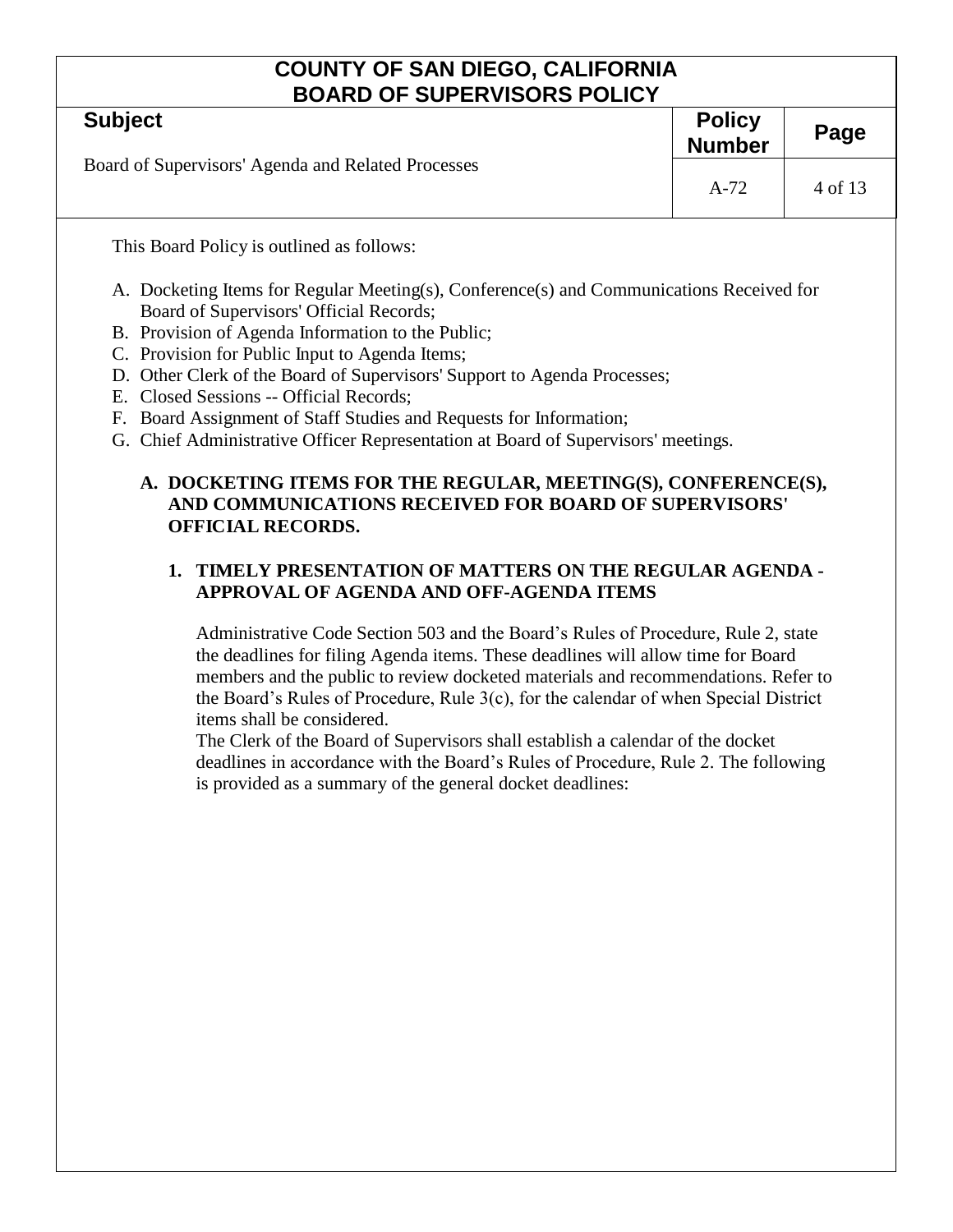| <b>Subject</b>                                     | <b>Policy</b><br><b>Number</b> | Page    |
|----------------------------------------------------|--------------------------------|---------|
| Board of Supervisors' Agenda and Related Processes | $A-72$                         | 5 of 13 |

### **DOCKET SCHEDULE SUMMARY**

The following is provided as a summary of both Tuesday session and Land Use session routine meeting deadlines:

| Sunday | Monday                                                                       | Tuesday                        | Wednesday                      | Thursday                                                                | Friday                                                                              | Saturday |
|--------|------------------------------------------------------------------------------|--------------------------------|--------------------------------|-------------------------------------------------------------------------|-------------------------------------------------------------------------------------|----------|
|        |                                                                              |                                |                                | <b>Deadline:</b><br>12 Noon for<br>Wednesday<br><b>Board</b><br>Letters |                                                                                     |          |
|        | <b>Deadline:</b><br>12 Noon for<br><b>Tuesday</b><br><b>Board</b><br>Letters |                                |                                |                                                                         | 8:30 a.m.<br>Docket of<br><b>Closed</b><br><b>Session</b><br><b>Board</b><br>Letter |          |
|        |                                                                              | <b>Board</b><br><b>Meeting</b> | <b>Board</b><br><b>Meeting</b> |                                                                         |                                                                                     |          |

### **DOCKET DEADLINES ON HOLIDAYS**

If the Monday deadline is a holiday, such matters must be filed in the Office of the Clerk no later than 12 noon on the Friday of the week preceding the holiday. If the Thursday deadline is a holiday, said matters must be filed in the Office of the Clerk no later than 12 noon on the Wednesday preceding the holiday.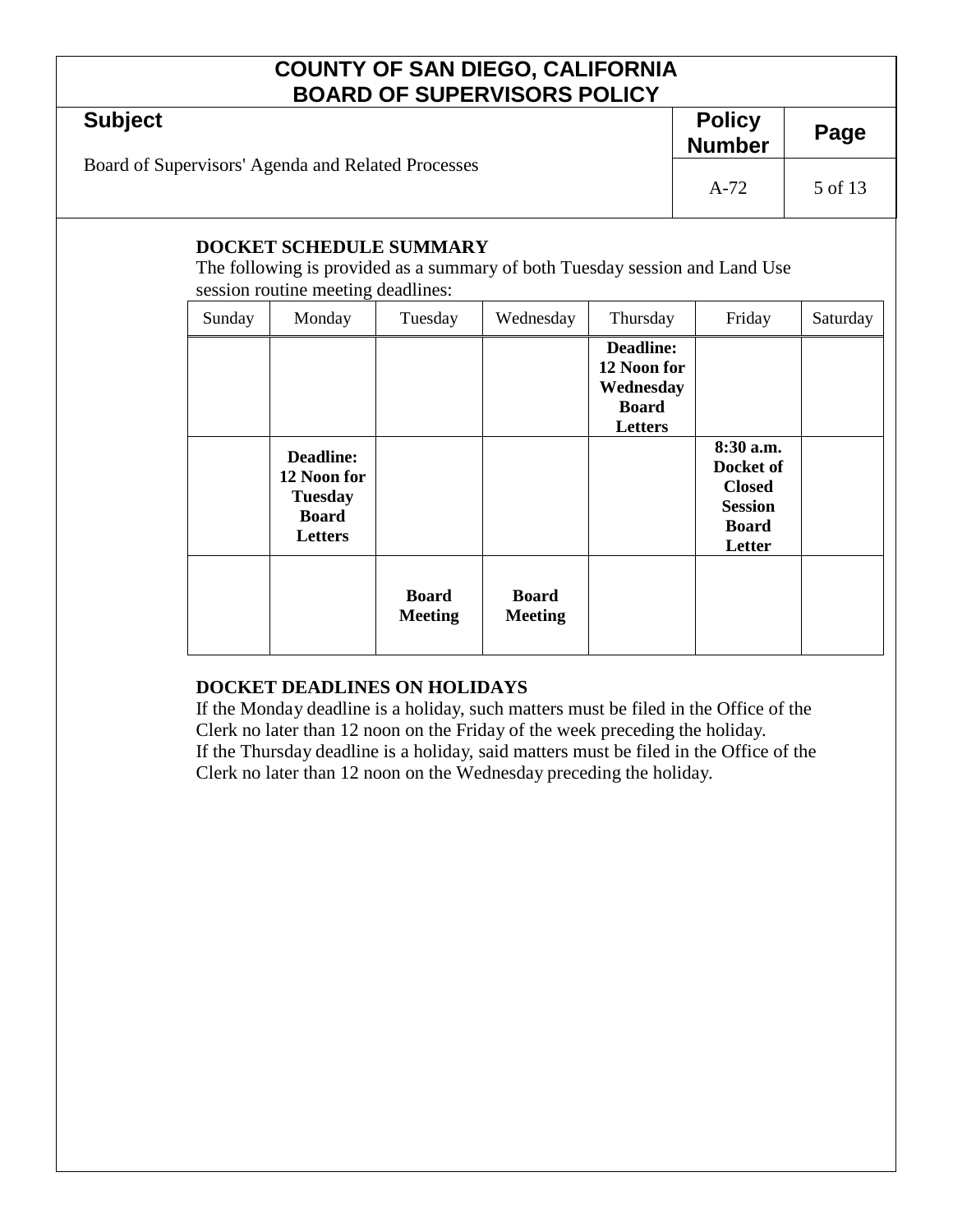| <b>DUAIND UI UUI LINTIUUINI ULIUI</b>              |                                |         |
|----------------------------------------------------|--------------------------------|---------|
| <b>Subject</b>                                     | <b>Policy</b><br><b>Number</b> | Page    |
| Board of Supervisors' Agenda and Related Processes | $A-72$                         | 6 of 13 |

### **CONTINUED ITEM FOR ADDITIONAL INFORMATION**

If the Board continues a scheduled Tuesday session Agenda item for one week, or up to four weeks (30 days), in order to receive an additional staff report, the docketing deadline is as follows:

| Sunday | Monday | Tuesday                        | Wednesday                                                          | Thursday                                                          | Friday | Saturday |
|--------|--------|--------------------------------|--------------------------------------------------------------------|-------------------------------------------------------------------|--------|----------|
|        |        |                                | <b>Deadline:</b><br>12 Noon<br>for Tues.<br><b>Board</b><br>Letter | <b>Deadline:</b><br>12 Noon<br>for Wed.<br><b>Board</b><br>Letter |        |          |
|        |        | <b>Board</b><br><b>Meeting</b> | <b>Board</b><br><b>Meeting</b>                                     |                                                                   |        |          |

### **CLOSED SESSION**

The Closed Session Agendas for the Tuesday and the Land Use sessions shall be filed by County Counsel with the Office of the Clerk by 8:30 a.m. on the preceding Friday.

If the Friday deadline is a holiday, the Closed Session Agenda shall be filed at 8:30 a.m. on the last business day preceeding the Friday holiday.

### **ADDITIONAL AGENDA INFORMATION**

Written disclosures required by Section 1000.1 of the San Diego County Charter filed with the Clerk of the Board will automatically be processed by the Clerk in accordance with the requirements of the Charter. Supplemental disclosures will be announced by the Clerk of the Board.

Government Code Sections 66016 through 66018.5 provide for a public hearing process prior to establishing or increasing a fee; exemptions from this procedure are the establishing or increasing rates or charges for water, sewer, electrical service, or if there is another specific statutory notice requirement applicable to the proposed new or increased fee other than the Brown Act provision which is applicable to all matters. Agenda items subject to the public hearing process by proposing a new or increased fee, either by resolution or ordinance, are to be docketed with the Chief Administrative Officer in accordance with the standard docketing procedure and are to contain the appropriate ordinance/summary of ordinance/resolution hearing notice and legal advertisement request form. The Clerk of the Board, with concurrence of the Chief Administrative Officer, will set the matter for hearing, inform the initiating official/department of the hearing date, publish the notice two times, ten days in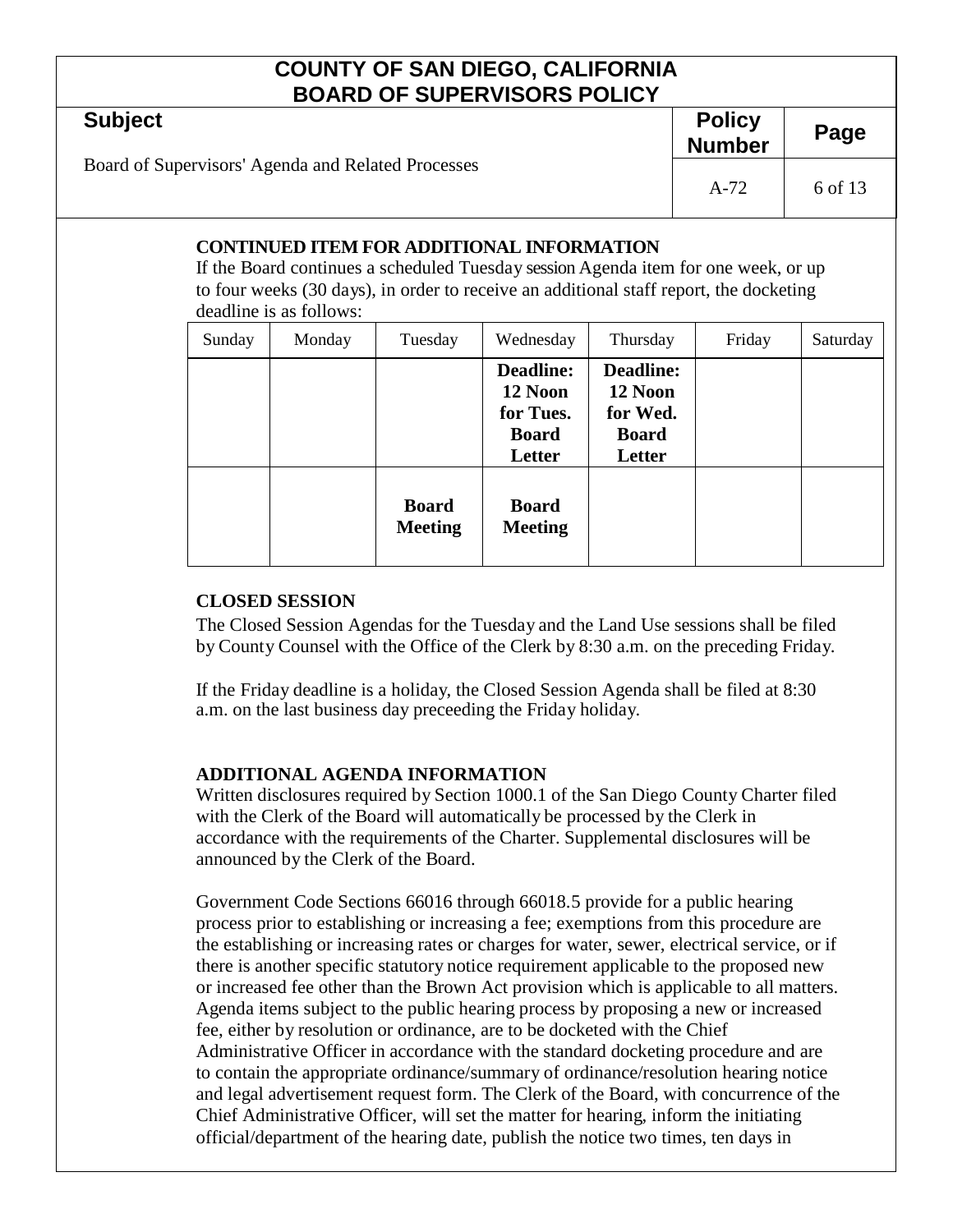| <b>DUAND UI JUI LIVIJUNJ I ULIU I</b>              |                                |         |
|----------------------------------------------------|--------------------------------|---------|
| <b>Subject</b>                                     | <b>Policy</b><br><b>Number</b> | Page    |
| Board of Supervisors' Agenda and Related Processes | $A-72$                         | 7 of 13 |
|                                                    |                                |         |

advance of the hearing, and place the item on the Board's Agenda for the date set for the hearing.

In general, deadline decision situations should be avoided and slippage of Board- set due dates minimized. If a Board-set due date cannot be met, a recommendation for a new date should be docketed with the Board along with reasons for such recommendations.

### **OFF-DOCKET ITEMS**

The Board of Supervisors will not consider any item not listed on the Board of Supervisors' meeting Agenda except if the item qualifies under the Ralph M. Brown Act (Government Code Section 54950, et seq.) and as permitted by San Diego County Administrative Code Section 503 and Board of Supervisors Rules of Procedure. Prior to the commencement of the meeting, the County staff person requesting the Board to accept a matter for consideration as an off-docket item shall furnish the Board the following:

- The Board letter of recommendation,
- The Chairperson's "Statement to the Public to be Read on the Record" cover sheet stating the reason for not listing the item on the current or next regular Agenda,
- The necessity for having such item considered at the current meeting
- A brief summary statement (subject title and short explanation of subject matter and recommendation) which the Chair will read upon introducing the item for Board consideration, and
- The finding to be made by the Board.

The Chairperson's Statement to the Public to be Read on the Record and attachments, if any, shall be submitted for approval to the Chief Administrative Officer, along with seven copies of the item for distribution to the Board of Supervisors. If approved, the Clerk of the Board will affix the off-docket stamp to the Chairperson's Statement to the Public to be Read on the Record cover sheet and transmit the item to the Chair's Office.

The Chairperson's "Statement to the Public to be Read on the Record" cover sheet with the off-docket stamp is placed on top of the regular Board letter for submittal to the Chair. The Clerk's Office will obtain the initials of each Board member to be present at the meeting and submit one copy of the item to each Board member, the Chair's signature to be sought last.

Board members submit off-docket requests directly to the Chair's office with five copies, one for each other Board member. The Board will consider off-docket items on Tuesday and on Land Use sessions at the call of the Chair.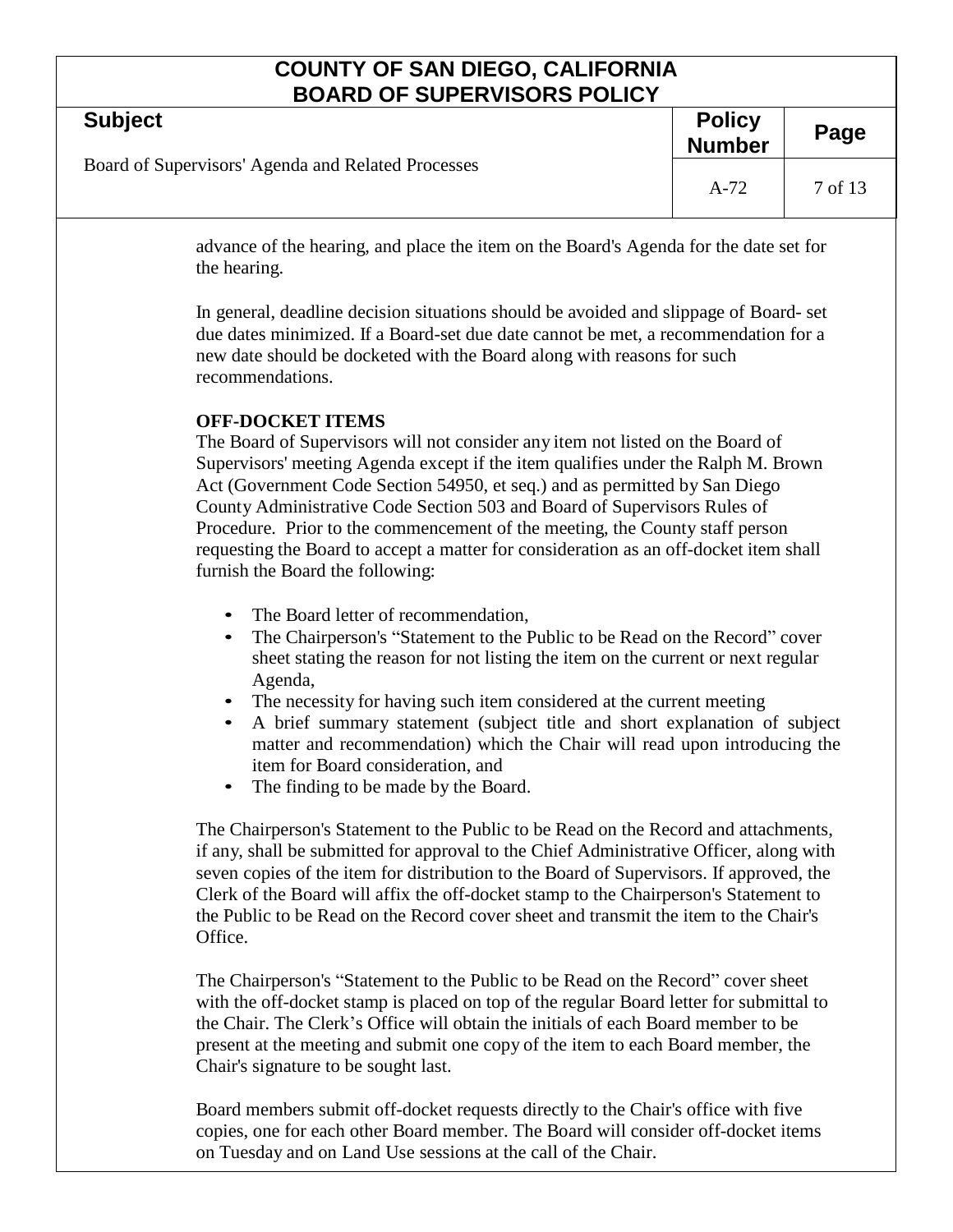| <b>BOARD OF SUPERVISORS POLICY</b>                 |                                                                                                                                                                                                                                                                                                                                                                                                                                                                                                                                                                                                                |                                |         |
|----------------------------------------------------|----------------------------------------------------------------------------------------------------------------------------------------------------------------------------------------------------------------------------------------------------------------------------------------------------------------------------------------------------------------------------------------------------------------------------------------------------------------------------------------------------------------------------------------------------------------------------------------------------------------|--------------------------------|---------|
| <b>Subject</b>                                     |                                                                                                                                                                                                                                                                                                                                                                                                                                                                                                                                                                                                                | <b>Policy</b><br><b>Number</b> | Page    |
| Board of Supervisors' Agenda and Related Processes |                                                                                                                                                                                                                                                                                                                                                                                                                                                                                                                                                                                                                | $A-72$                         | 8 of 13 |
|                                                    | 2. EFFICIENT PACKAGING OF SIMILAR ITEMS                                                                                                                                                                                                                                                                                                                                                                                                                                                                                                                                                                        |                                |         |
|                                                    | Compensation Ordinance Amendments, routine, and similar items should be<br>consolidated for presentation to the Board at one time, provided time and other<br>constraints allow.                                                                                                                                                                                                                                                                                                                                                                                                                               |                                |         |
|                                                    | Accordingly, proposed amendments to the Compensation Ordinance shall be<br>consolidated and docketed no more than once each month for consideration by the<br>Board at the Tuesday session eight days thereafter. However, when the Chief<br>Administrative Officer deems it to be in the best interest of the County, such items<br>may be presented at any time.                                                                                                                                                                                                                                             |                                |         |
|                                                    | 3. SIGNIFICANT ISSUES SET FOR DISCUSSION AT BOARD<br><b>CONFERENCES -- CONFERENCE REPORTS</b>                                                                                                                                                                                                                                                                                                                                                                                                                                                                                                                  |                                |         |
|                                                    | Information should be developed and provided which will increase the Board of<br>Supervisors' understanding and ability to make the decision in certain difficult subject<br>areas. Accordingly, Board conferences will be scheduled for this purpose with the<br>approval of the Chair.                                                                                                                                                                                                                                                                                                                       |                                |         |
|                                                    | When setting Board of Supervisors' conferences, the Board shall allow sufficient time<br>for staff to prepare the necessary information and reports for such conference. Such<br>information and reports should be submitted to the Clerk no later than 12 noon on<br>Monday, eight days prior to the date of the meeting. An Agenda outlining the format<br>of the conference including speaking times and names of presenters, if known, shall<br>be included in the material docketed for each conference.                                                                                                  |                                |         |
|                                                    | <b>4. COMMUNICATIONS RECEIVED FOR BOARD OF SUPERVISORS'</b><br><b>OFFICIAL RECORDS -- NOTIFICATION OF PENDING COUNTY</b><br><b>LITIGATION</b>                                                                                                                                                                                                                                                                                                                                                                                                                                                                  |                                |         |
|                                                    | Routine informational reports which need to be brought to the attention of the Board<br>of Supervisors yet not requiring Board action should be sent from the Chief<br>Administrative Officer to the Clerk for distribution to Board members and listing on<br>"Communications Received for Board of Supervisors' Official Records." If there<br>happens to be a substantive public or Board concern, a matter may be pulled and<br>discussed as part of the regular Agenda. Accordingly, this procedure shall be utilized<br>by County staff to notify the Board of service on, and status of, pending County |                                |         |

litigation. Reports requested by the Board of Supervisors shall appear on the Regular

Meeting or Conference Agendas.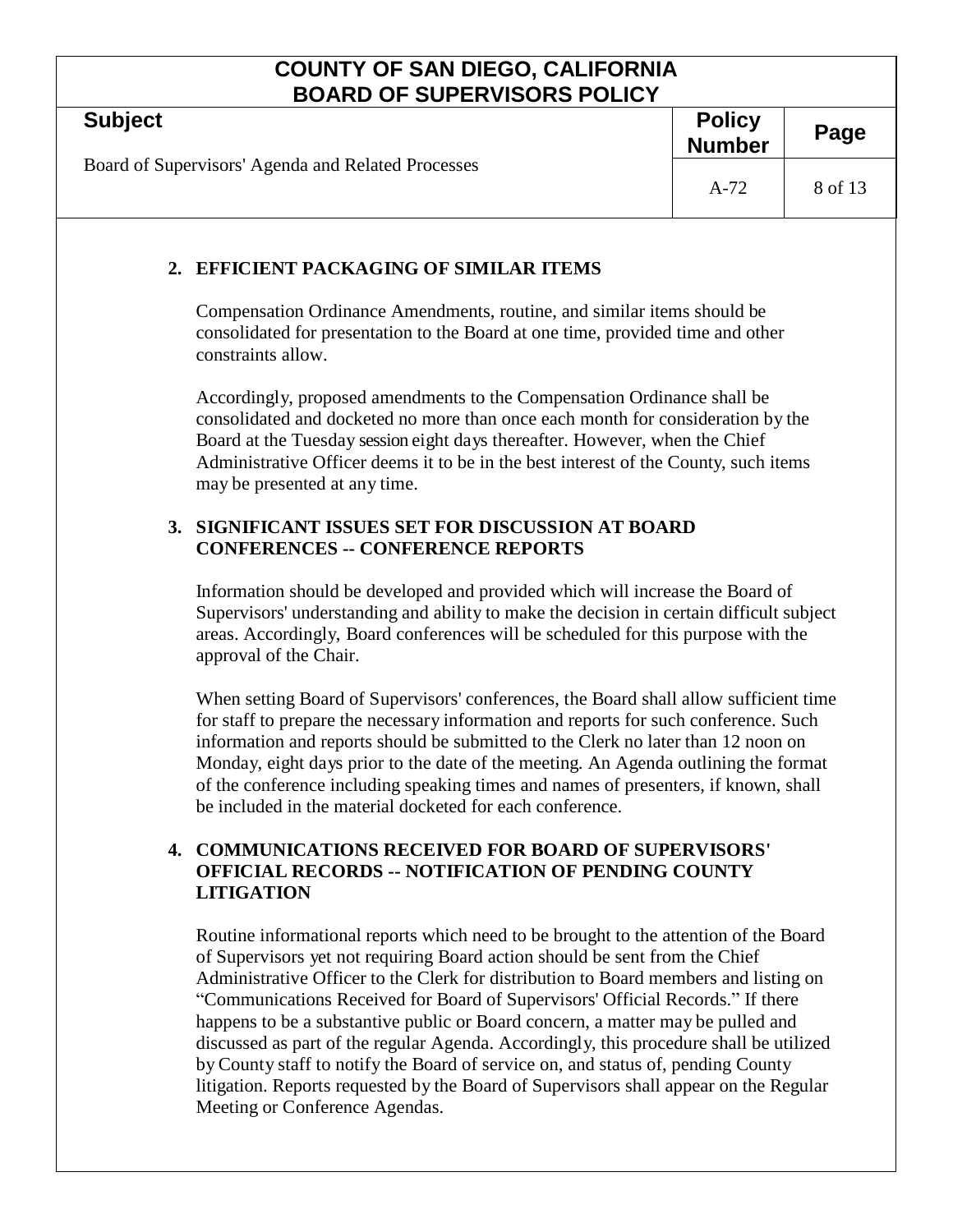| <b>BOARD OF SUPERVISORS POLICY</b>                                                                                                                                                                                                                                                                                                                                                                                                                                                                                                                                                                                                                                                                                                                                                                                                                                                                                                                                                                                                                                                                                                                                       |                                |         |  |
|--------------------------------------------------------------------------------------------------------------------------------------------------------------------------------------------------------------------------------------------------------------------------------------------------------------------------------------------------------------------------------------------------------------------------------------------------------------------------------------------------------------------------------------------------------------------------------------------------------------------------------------------------------------------------------------------------------------------------------------------------------------------------------------------------------------------------------------------------------------------------------------------------------------------------------------------------------------------------------------------------------------------------------------------------------------------------------------------------------------------------------------------------------------------------|--------------------------------|---------|--|
| <b>Subject</b>                                                                                                                                                                                                                                                                                                                                                                                                                                                                                                                                                                                                                                                                                                                                                                                                                                                                                                                                                                                                                                                                                                                                                           | <b>Policy</b><br><b>Number</b> | Page    |  |
| Board of Supervisors' Agenda and Related Processes                                                                                                                                                                                                                                                                                                                                                                                                                                                                                                                                                                                                                                                                                                                                                                                                                                                                                                                                                                                                                                                                                                                       | $A-72$                         | 9 of 13 |  |
| 5. ADMINISTRATIVE MANUAL PROCEDURES                                                                                                                                                                                                                                                                                                                                                                                                                                                                                                                                                                                                                                                                                                                                                                                                                                                                                                                                                                                                                                                                                                                                      |                                |         |  |
| The Chief Administrative Officer, with input from the Clerk of the Board of<br>Supervisors, may establish the necessary docketing procedures. See Administrative<br>Manual Items 0020-1 and following.                                                                                                                                                                                                                                                                                                                                                                                                                                                                                                                                                                                                                                                                                                                                                                                                                                                                                                                                                                   |                                |         |  |
| 6. PLACEMENT OF ITEMS ON THE REGULAR AGENDA                                                                                                                                                                                                                                                                                                                                                                                                                                                                                                                                                                                                                                                                                                                                                                                                                                                                                                                                                                                                                                                                                                                              |                                |         |  |
| a. The following persons and agencies are authorized to place matters on the regular<br>Agenda of the Board:<br>(1) Members of the Board of Supervisors.<br>(2) The Chief Administrative Officer and designees.<br>(3) The County Counsel with Chair's approval for Closed Session only; the Chair<br>shall coordinate scheduling and notification of Closed Session meetings with<br>all Board members and appropriate County Staff.<br>b. Requests for placement of items on the Board's regular Agenda by persons or<br>agencies will be referred by the Clerk of the Board to the Chief Administrative<br>Officer for a report. If appropriate, the Chief Administrative Officer will place the<br>item, and report, on the Board's Agenda.<br>c. The Clerk shall screen items submitted for inclusion on the regular Agenda to<br>determine if they more appropriately should be placed on the Administrative<br>Agenda or Communications Received for Board of Supervisors' Official Records,<br>and shall consult with the Chair in doubtful cases.<br><b>B. PROVISION OF AGENDA INFORMATION TO THE PUBLIC -- COPIES OF</b><br><b>AGENDA AND BACK-UP MATERIAL</b> |                                |         |  |
| In accordance with Board of Supervisors Rules of Procedure, Rule 2(b), at least 72 hours                                                                                                                                                                                                                                                                                                                                                                                                                                                                                                                                                                                                                                                                                                                                                                                                                                                                                                                                                                                                                                                                                 |                                |         |  |

before a regular Board of Supervisors' meeting, the Clerk of the Board shall post an Agenda containing a brief general description of each item of business to be transacted or discussed, in a location that is freely accessible to members of the public. Each Agenda shall be posted at the South Entrance of the first floor of the San Diego County Administration Center and on the bulletin board located at the North Chamber (Room 310), Third Floor, County Administration Center. The Agenda and back-up material may be posted on the County's Internet Web site as a convenience to the public. Persons actively interested in receiving Agenda information shall be assisted promptly, but at minimal cost to the County.

Copies of the Agenda and back-up material, Board of Supervisors Policies, Board of Supervisors Rules of Procedure and Statement of Proceedings shall be available in the office of the Clerk of the Board of Supervisors and shall also be posted on the County's Internet Web Site. Copies of these documents may be provided by the Clerk via electronic mail or facsimile (fax) transmission.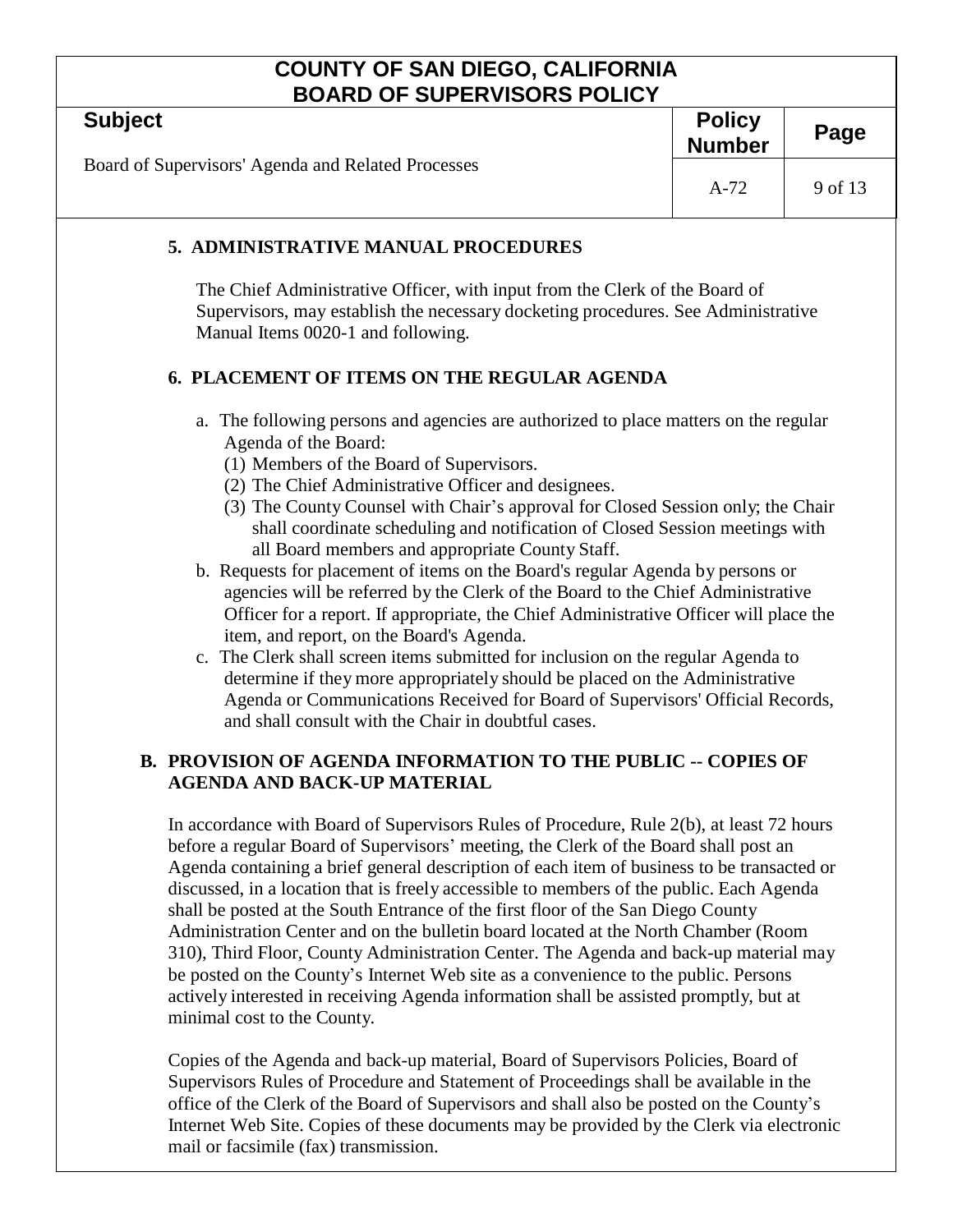| <b>DUAIND UI UUI LINTIUUINI ULIUT</b>              |                                |              |  |
|----------------------------------------------------|--------------------------------|--------------|--|
| <b>Subject</b>                                     | <b>Policy</b><br><b>Number</b> | Page         |  |
| Board of Supervisors' Agenda and Related Processes | $A-72$                         | $10$ of $13$ |  |
|                                                    |                                |              |  |

Mail subscriptions to the Agendas and Statements of Proceedings may be procured through the County's document services contractor, at a cost in accordance with Section 62.1 of the Administrative Code. Hard copies of the above documents may also be procured through the Clerk of the Board at a cost in accordance with Section 62.1 of the Administrative Code.

### **C. PUBLIC INPUT TO AGENDA ITEMS -- ORDER FOR LISTING HEARINGS ON BOARD OF SUPERVISORS' AGENDA**

Persons actively interested in making public input are to be facilitated, and Board deliberations structured where possible to minimize inconvenience to such persons. In order to accommodate persons who may travel long distances to provide input at Board hearings, it is the policy of the Board of Supervisors that in preparing the calendar for each day for public hearing matters, the Chief Administrative Officer shall list:

- 1. In descending order, those hearings set for projects in geographical area located most distant from the site of the Board of Supervisors' meeting chamber followed by those located closer;
- 2. Those hearings set for projects situated in Supervisorial District 5 first, Supervisorial District 2 next, and then Supervisorial Districts 1, 3 and 4 whenever more than one hearing is geographically located at a point approximately of equal distance from the site of the Board of Supervisors' meeting chamber;
- 3. Following the directions prescribed in 1 and 2, hearings continued from a previous date ahead of new hearings;
- 4. Those hearings dealing with subjects not involving geographical location last, but if there is known large public interest, they shall be scheduled after consultation with and as directed by the Chair of the Board.

Other rules regarding public input to the Agenda process may be found in the Board of Supervisors' Rules of Procedure.

### **D. OTHER CLERK OF THE BOARD OF SUPERVISORS' SUPPORT TO AGENDA PROCESS**

1. PERFORMANCE OF ROUTINE RESPONSIBILITIES FOR THE BOARD OF SUPERVISORS -- EXECUTION OF DOCUMENTS

Whenever legal and feasible, the Clerk of the Board of Supervisors may be called upon to perform routine functions for the Board of Supervisors. Accordingly, all minute orders and resolutions by the Board of Supervisors authorizing the execution of a document on behalf of the County shall authorize the execution thereof by either the Chair or the Clerk of the Board of Supervisors, unless another specific designee is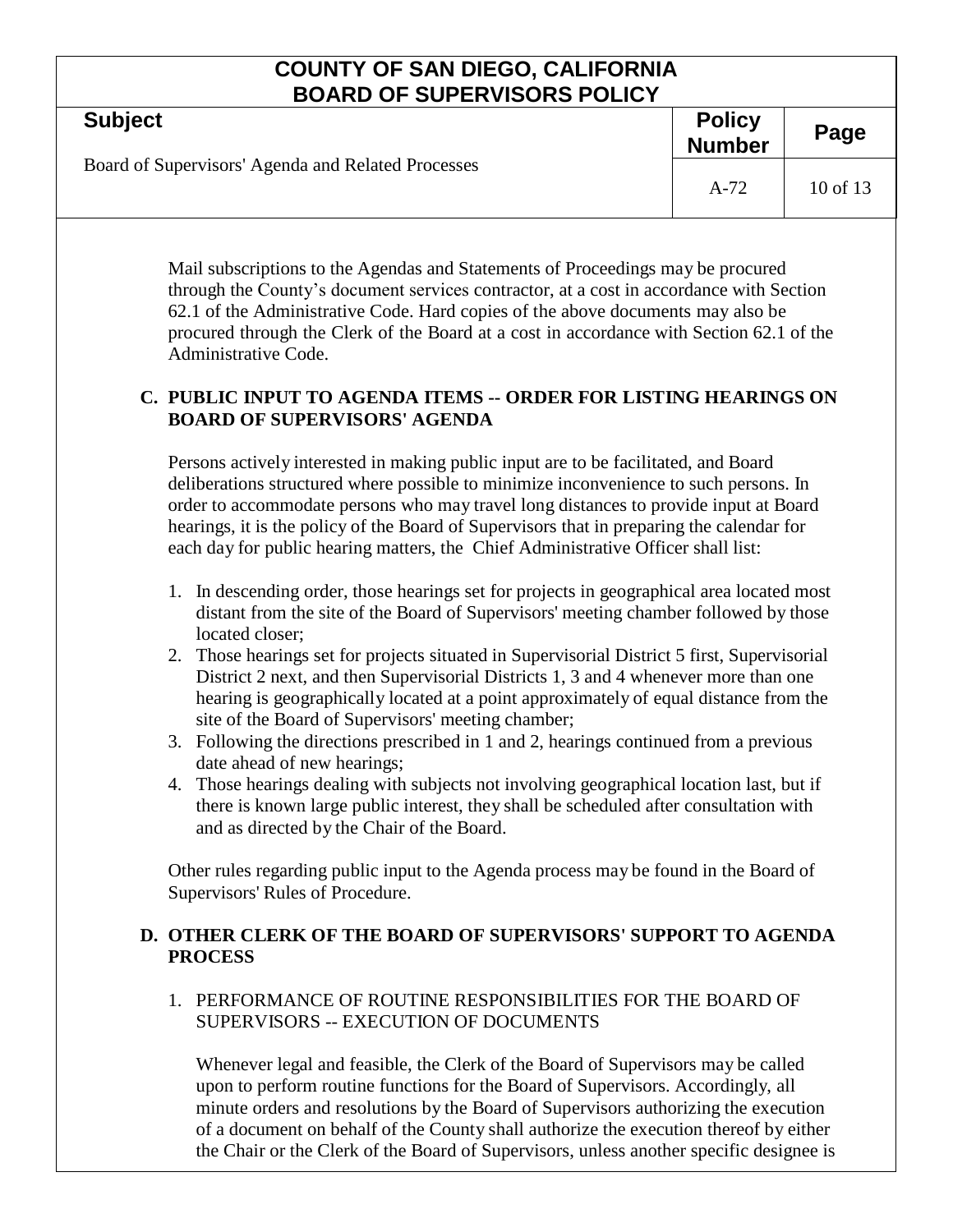| <b>BOARD OF SUPERVISORS POLICY</b>                                                                                                                                                                                                                                                                                                                                                                                                                                                                                                                                                                                                                                                                                                                                                                                                                                                                                                                                                                                                                                                                                                                |                                |          |  |  |
|---------------------------------------------------------------------------------------------------------------------------------------------------------------------------------------------------------------------------------------------------------------------------------------------------------------------------------------------------------------------------------------------------------------------------------------------------------------------------------------------------------------------------------------------------------------------------------------------------------------------------------------------------------------------------------------------------------------------------------------------------------------------------------------------------------------------------------------------------------------------------------------------------------------------------------------------------------------------------------------------------------------------------------------------------------------------------------------------------------------------------------------------------|--------------------------------|----------|--|--|
| <b>Subject</b>                                                                                                                                                                                                                                                                                                                                                                                                                                                                                                                                                                                                                                                                                                                                                                                                                                                                                                                                                                                                                                                                                                                                    | <b>Policy</b><br><b>Number</b> | Page     |  |  |
| Board of Supervisors' Agenda and Related Processes                                                                                                                                                                                                                                                                                                                                                                                                                                                                                                                                                                                                                                                                                                                                                                                                                                                                                                                                                                                                                                                                                                | $A-72$                         | 11 of 13 |  |  |
| named. In most cases, the Clerk of the Board shall execute such documents to<br>expedite processing and assure that a copy is on file in the Clerk's office as part of the<br>official County records.                                                                                                                                                                                                                                                                                                                                                                                                                                                                                                                                                                                                                                                                                                                                                                                                                                                                                                                                            |                                |          |  |  |
| <b>OFFICIAL RECORDS</b><br>2.                                                                                                                                                                                                                                                                                                                                                                                                                                                                                                                                                                                                                                                                                                                                                                                                                                                                                                                                                                                                                                                                                                                     |                                |          |  |  |
| The Clerk of the Board of Supervisors shall maintain on written microphotographic or<br>computer file, or on magnetic tape or scanned media, official County records<br>including all Board of Supervisors' public deliberations and actions.                                                                                                                                                                                                                                                                                                                                                                                                                                                                                                                                                                                                                                                                                                                                                                                                                                                                                                     |                                |          |  |  |
| E. CLOSED SESSIONS -- OFFICIAL RECORDS                                                                                                                                                                                                                                                                                                                                                                                                                                                                                                                                                                                                                                                                                                                                                                                                                                                                                                                                                                                                                                                                                                            |                                |          |  |  |
| 1. With respect to Closed Sessions:                                                                                                                                                                                                                                                                                                                                                                                                                                                                                                                                                                                                                                                                                                                                                                                                                                                                                                                                                                                                                                                                                                               |                                |          |  |  |
| a. The County Counsel, or Deputy, shall attend in person all Closed Sessions of the<br>Board of Supervisors, and shall keep and enter in a minutes book a record of<br>topics discussed and decisions made at such Closed Sessions.<br>b. The County Counsel shall identify each entry as to the date of Closed Session and<br>those attending the session.<br>c. The minutes book shall be retained by the County Counsel in a locked cabinet in<br>the Office of County Counsel in such a manner as to assure its confidentiality.<br>d. The minutes book of any Closed Session of the Board of Supervisor shall be made<br>available only to members of the Board of Supervisors when specifically<br>requested by a Board member.<br>e. A written record of actions taken at Closed Sessions will be prepared.<br>f. The minutes book of a Closed Session shall not be removed from the Office of<br>County Counsel, and any person reviewing the minutes book shall do so in the<br>Office of the County Counsel.<br>g. The County Counsel shall keep a confidential register of persons who review the<br>minutes book of a closed Session. |                                |          |  |  |
| F. BOARD ASSIGNMENT OF STAFF STUDIES AND REQUESTS FOR<br><b>INFORMATION</b>                                                                                                                                                                                                                                                                                                                                                                                                                                                                                                                                                                                                                                                                                                                                                                                                                                                                                                                                                                                                                                                                       |                                |          |  |  |
| Requests from the public or members of the Board which will involve response from<br>County management staff should informally be in writing and signed, in the case of an<br>organization, by one of its principal officers. Staff response requiring less than one staff                                                                                                                                                                                                                                                                                                                                                                                                                                                                                                                                                                                                                                                                                                                                                                                                                                                                        |                                |          |  |  |

day (8 hours) to research, prepare and submit such an answer to specific problems, complaints, or requests for information readily obtainable should be responded to in an expeditious manner by the office or department to which addressed or assigned. More involved requests shall be discussed by the Chief Administrative Officer with the Chair of the Board of Supervisors, and if necessary, the requestor, and docketed with the Board for its direction, if deemed appropriate. If the Board directs the Chief Administrative Officer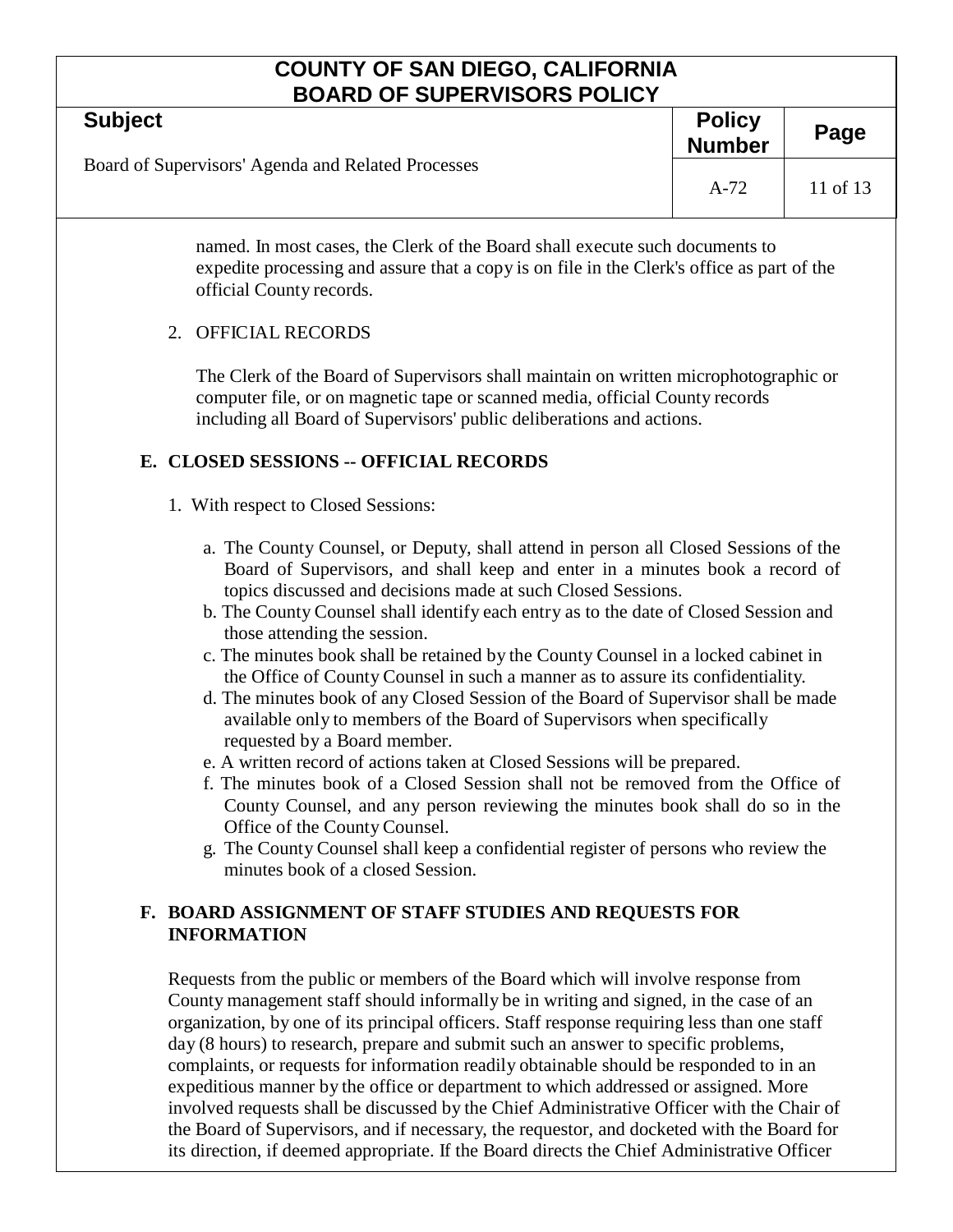| <b>Subject</b>                                     | <b>Policy</b><br><b>Number</b> | Page     |
|----------------------------------------------------|--------------------------------|----------|
| Board of Supervisors' Agenda and Related Processes | $A-72$                         | 12 of 13 |

to respond to the request, the Chief Administrative Officer will assign the matter to the appropriate staff within the County organization and monitor its progress to assure a complete, coordinated and timely response.

### **G. CHIEF ADMINISTRATIVE OFFICER REPRESENTATION AT BOARD OF SUPERVISORS' MEETINGS**

In order to, (1) utilize the advice and guidance of the Chief Administrative Officer at Board of Supervisors' meetings when required without placing an unnecessary burden on the Chief Administrative Officer's time, and (2) provide a significant training experience for the Assistant Chief Administrative Officer in the techniques of leadership, advice, informational input, guidance and persuasion, the following policy has been established.

- 1. The Chief Administrative Officer (or in the Chief Administrative Officer's absence, the Assistant Chief Administrative Officer) shall personally attend the Tuesday session of the Board of Supervisors during:
	- a. the formulation of the Consent Calendar;
	- b. the consideration of items determined to be of an especially critical nature;
	- c. most special sessions such as those on County budget; and
	- d. Closed Sessions.
- 2. Once the Consent Calendar is determined and approved, the Chief Administrative Officer's place at the Board may be taken by the Assistant Chief Administrative Officer or the Deputy Chief Administrative Officer.
- 3. The Chief Administrative Officer may delegate the responsibility of attendance at the Land Use session to the Deputy Chief Administrative Officer.
- 4. At any time during a meeting that any Board member determines that a matter requires the personal attendance, attention, and input of the Chief Administrative Officer, the items shall be trailed and the Chief Administrative Officer (or in the Chief Administrative Officer's absence, the Assistant Chief Administrative Officer or Deputy Chief Administrative Officer) shall be present when the Board subsequently addresses the matter.